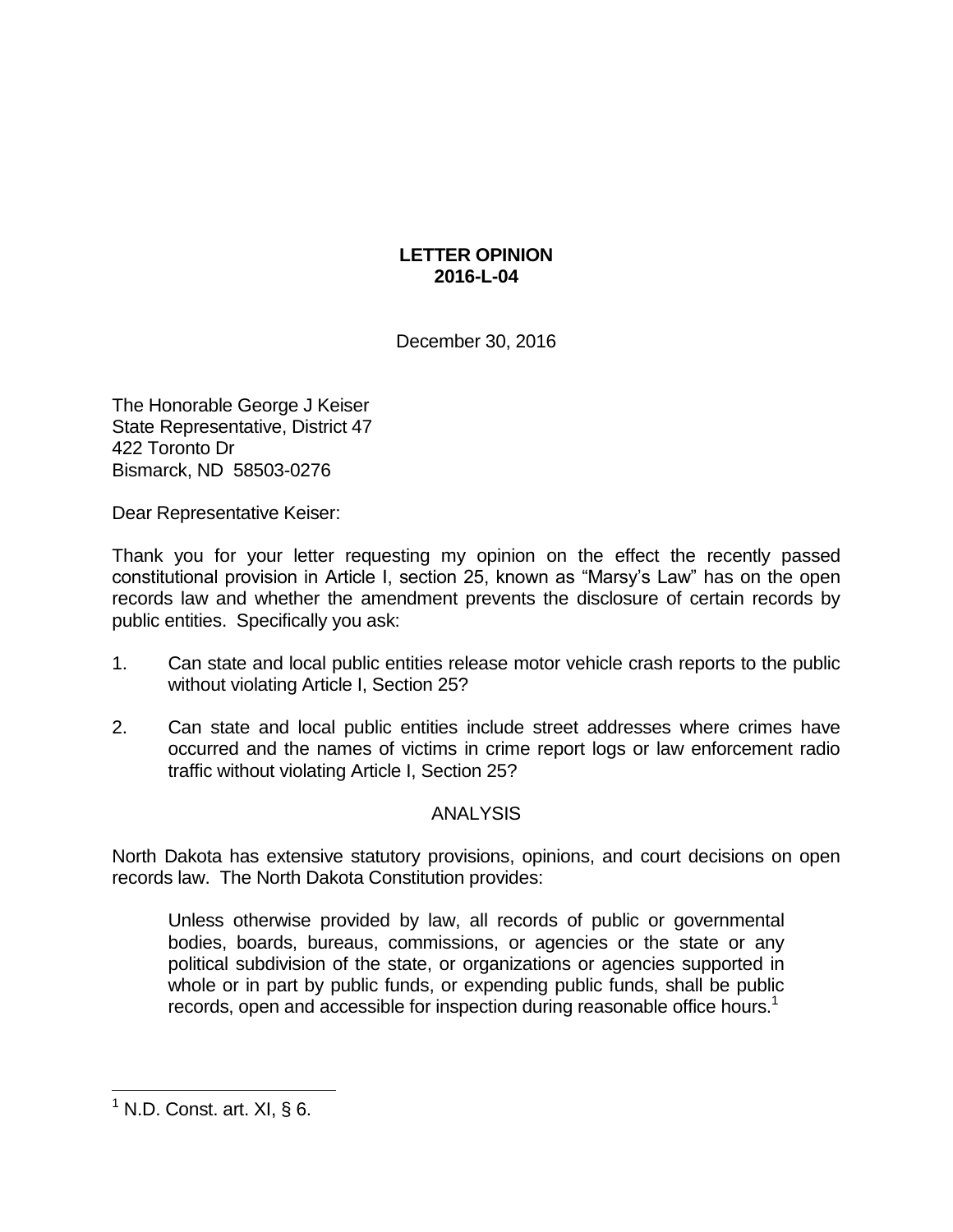The open records law is further developed in North Dakota Century Code ch. 44-04, beginning with section 44-04-17.1.

In 2016, Article I, Section 25 was passed by initiated measure in North Dakota, referred to as Marsy's Law. Marsy's Law enumerates 19 rights afforded to victims.<sup>2</sup> A "victim" is defined as "a person who suffers direct or threatened physical, psychological, or financial harm as a result of the commission or attempted commission of a crime or delinquent act or against whom the crime or delinquent act is committed." $3$  One of the enumerated rights in Marsy's Law is the victim's "right to prevent the disclosure of information or records that could be used to locate or harass the victim or the victim's family, or which could disclose confidential or privileged information about the victim, and to be notified of any request for such information or records."<sup>4</sup> This amendment to the constitution is unclear on how rights must be asserted, what is meant by records that could be used to "harass" or "locate" a victim or victim's family, and what is considered "confidential or privileged information" about a victim. The ambiguous language requires constitutional interpretation.

The constitutional and statutory provisions of the open records law must be read in conjunction with the constitutional provision of Marsy's Law, and statutory provisions on victim's rights, to harmonize and give meaning to the related provisions.<sup>5</sup> The North Dakota Supreme Court outlined the following principles for construing constitutional provisions:

When interpreting the state constitution, our overriding objective is to give effect to the intent and purpose of the people adopting the constitutional statement. The intent and purpose of a constitutional provision is to be determined, if possible, from the language itself. We give words in a constitutional provision their plain, ordinary, and commonly understood meaning. When interpreting constitutional provisions, we apply general principles of statutory construction. We must give effect and meaning to every provision and reconcile, if possible, apparently inconsistent provisions. We presume the people do not intend absurd or ludicrous results in adopting

 $2$  N.D. Const. art. I, § 25. Statutory provisions found in N.D.C.C. chs. 12.1-34 and 12.1-35 also detail certain victim rights and treatment.

 $3$  N.D. Const. art. I, § 25(4). If a victim is deceased, incompetent, incapacitated, or a minor, the victim's spouse, parent, grandparent, child, sibling, grandchild, or guardian, and any other person with a relationship to the victim that is substantially similar to a listed relationship, may also exercise these rights. The term "victim" does not include the accused or a person whom the court finds would not act in the best interests of a deceased, incompetent, minor or incapacitated victim.

 $^{4}$  N.D. Const. art. I, § 25(1)(e).

 $5$  N.D.C.C. § 1-02-07.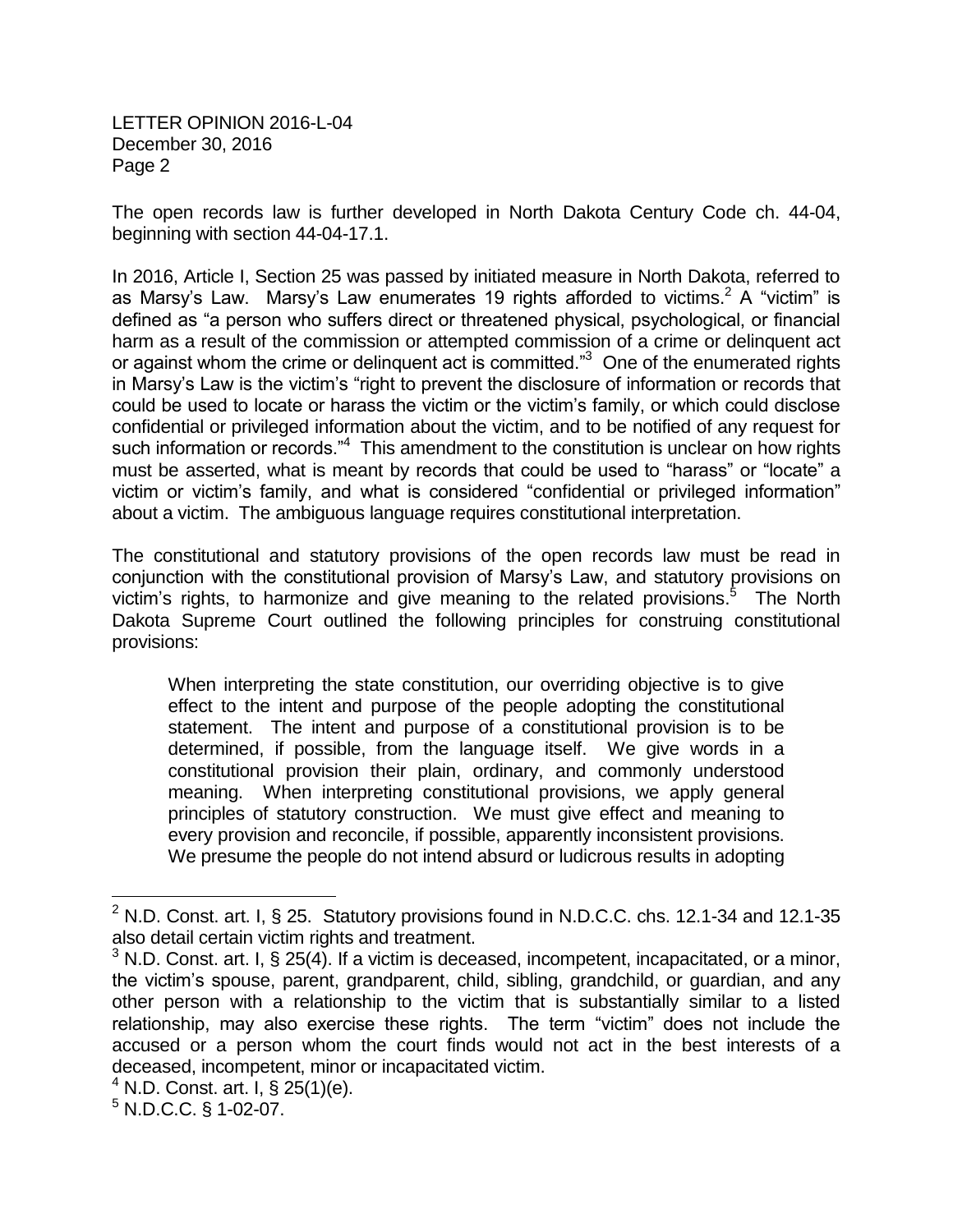> constitutional provisions, and we therefore construe such provisions to avoid those results.<sup>6</sup>

A court, when interpreting constitutional provisions, "may consider contemporary legal practices and laws in effect when the people adopted the constitutional provision."<sup>7</sup> "When ambiguity exists in the constitution, [the Supreme Court] may properly consider the consequences of a particular construction."<sup>8</sup>

The North Dakota Supreme Court recognizes that rights afforded by the constitution are not always absolute and can be subject to reasonable limitations.<sup>9</sup> One such limitation is requiring a person to affirmatively invoke his or her right in order to seek its protections.<sup>10</sup> Marsy's Law specifically provides that the "victim…may assert and seek enforcement of the rights enumerated…in any trial or appellate court, or before any other authority with jurisdiction over the case, as a matter of right."<sup>11</sup> The right at issue in this opinion allows the victim "to prevent the disclosure of information or records." $12$  By the plain language of the amendment, it is reasonable to conclude that a victim would need to affirmatively assert his or her right to prevent the disclosure of the records or information. It is therefore my opinion that a victim under Marsy's Law must specifically invoke his or her right to prevent disclosure of information or records.

 $6$  Kelsh v. Jaeger, 2002 ND 53, ¶7, 641 N.W.2d 100, 104 (N.D. 2002) (citations omitted).

<sup>7</sup> MKB Mgmt. Corp. v. Burdick, 2014 ND 197, ¶25, 855 N.W.2d 31, 41 (N.D. 2014) (citing State v. Orr, 375 N.W.2d 171, 177-78 (N.D. 1985) (interpreting right to counsel provision in state constitution in view of statutes in effect when constitution adopted) and City of Bismarck v. Altevogt, 353 N.W.2d 760, 764-65 (N.D. 1984) (interpreting right to jury trial under state constitution in view of territorial statutes defining right to jury trial)).

<sup>&</sup>lt;sup>8</sup> Fed. Land Bank of Saint Paul v. Gefroh, 418 N.W.2d 602, 604 (N.D. 1988).

<sup>9</sup> See State v. N.D. Educ. Ass'n., 262 N.W.2d 731 (N.D. 1978) (freedom of speech and the press are not absolute or unqualified rights, but are subject to implied limitations and restrictions), State v. Ricehill, 415 N.W.2d 481 (N.D. 1987) (constitutional right to bear arms does not grant an absolute right in all situations but instead has limiting language and must be read in conjunction with the State's exercise of police power).

<sup>&</sup>lt;sup>10</sup> See State, ex rel. v. Gruchalla, 467 N.W.2d 451 (N.D. 1991) (recognizing that a witness must assert his or her Fifth Amendment right against self-incrimination with each question); State v. Lefthand, 523 N.W.2d 63 (N.D. 1994) (an accused must invoke his or her right to have counsel present in custodial interrogations under the Fifth Amendment and must separately assert his or her Sixth Amendment right to counsel for criminal prosecutions).

 $11$  N.D. Const. art. I, § 25(2).

<sup>&</sup>lt;sup>12</sup> N.D. Const. art. I, § 25(1)(e).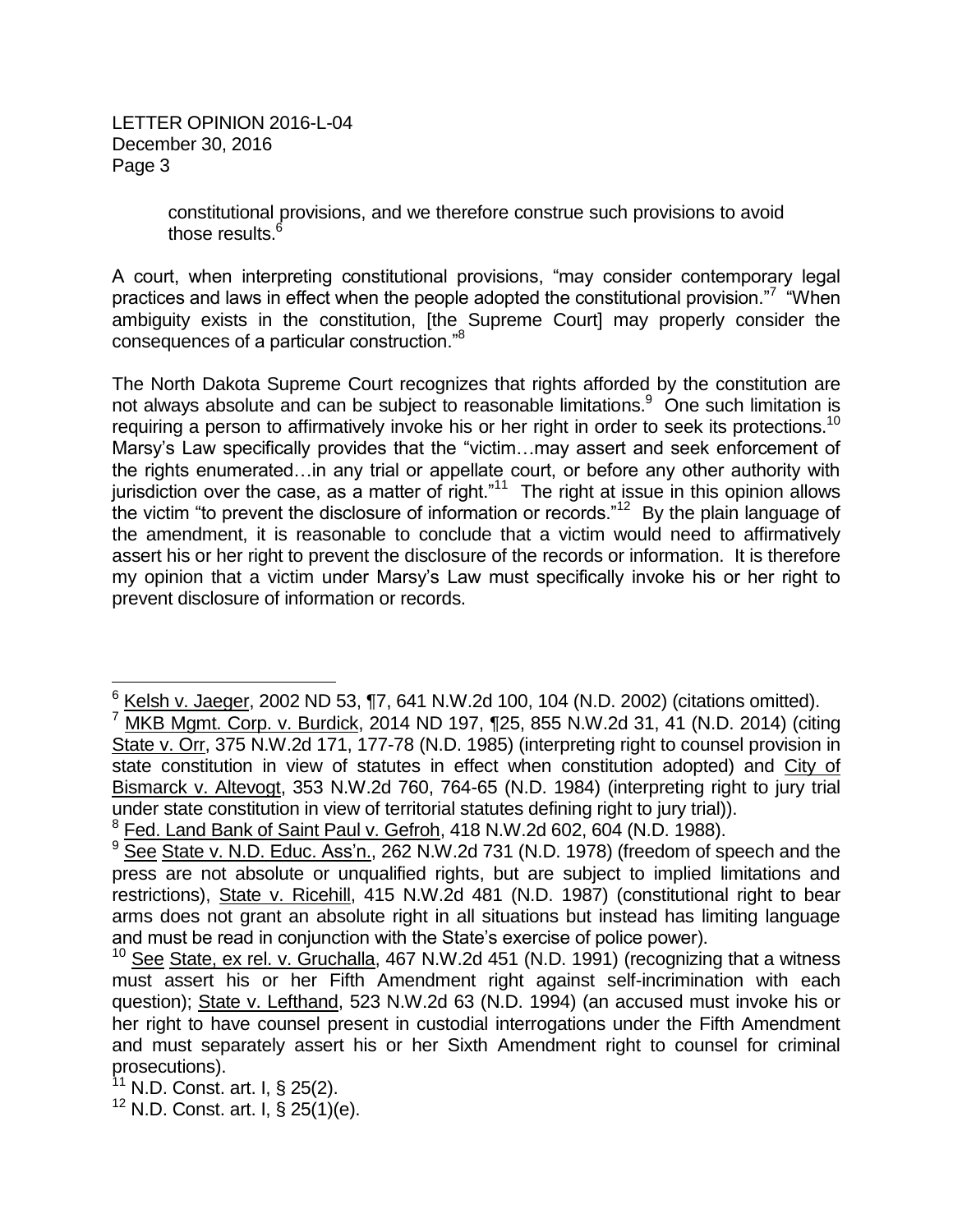If a victim does make an affirmative invocation of his or her right to prevent disclosure of the information contained in section 25, subsection (1)(e), the question then becomes what information is protected under Marsy's Law.

Marsy's Law protects "information or records that could be used to locate or harass the victim or the victim's family, or which could disclose confidential or private information about the victim." Marsy's Law does not define or provide guidance on what information is considered to "locate" or "harass" or what is "confidential" or "privileged."

As stated above, when ambiguity exists in the constitution, it is proper to consider the consequences of a particular construction, presuming the people do not intend absurd or ludicrous results in adopting constitutional provisions.<sup>13</sup> I therefore turn to guidance from the other constitutional provisions and the open records law.

Under the open records law, all records in possession of a public entity are open unless a law specifically states otherwise.<sup>14</sup> The open records law requires that a public entity describe the legal authority for a denial by pointing to a specific law that makes a record or information "exempt" or "confidential."<sup>15</sup>

Under Marsy's Law, a victim can affirmatively assert protection for information or records that would reveal "confidential or privileged" information about the victim. "Confidential" information is already defined and protected under the open records law and includes "all or part of a record … that is either expressly declared confidential or is prohibited from being open to the public."<sup>16</sup> The term "privileged" is not defined under the open records law or in Marsy's Law. However, there are statutes in the North Dakota Century Code that use the term "privileged" either alone or in conjunction with

<sup>&</sup>lt;sup>13</sup> Kelsh v. Jaeger, 2002 ND 53, ¶ 7, 641 N.W.2d 100, 104 (N.D. 2002); <u>Fed. Land Bank of</u> St. Paul v. Gefroh, 418 N.W.2d 602, 604 (N.D. 1988).

 $14$  N.D.C.C. § 44-04-18. A "law" that could prevent disclosure must be found in federal law or regulations or the North Dakota Constitution or state statutes. See N.D.C.C. § 44-04-17.1(8) (definition of "law") and N.D. Const. art. XI, § 6.

 $^{15}$  N.D.C.C. § 44-04-18(7).

 $16$  N.D.C.C. § 44-04-17.1(3) (definition of "confidential meeting" and "confidential record)."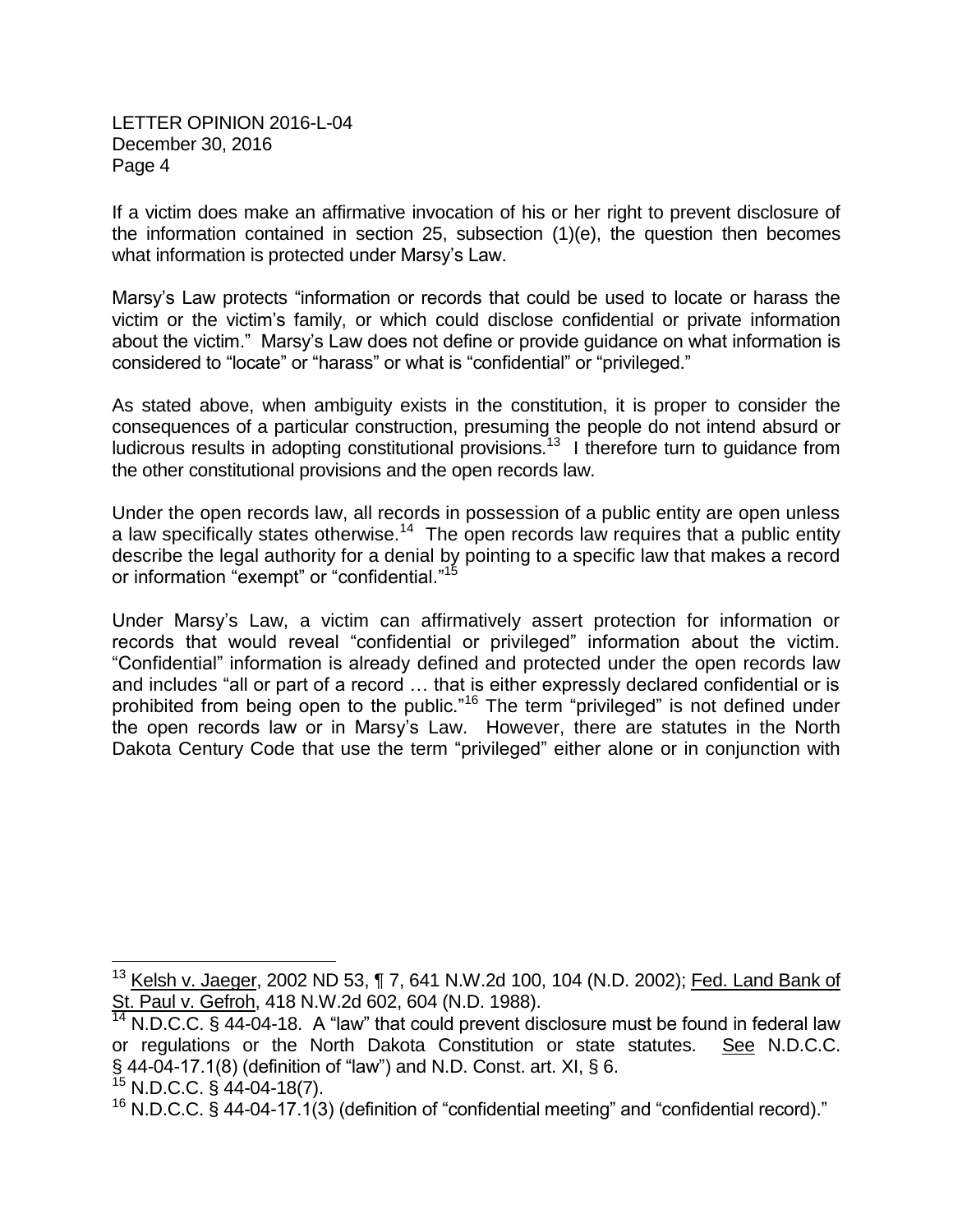the terms "exempt" or "confidential."<sup>17</sup> Under Marsy's law, a public entity must cite to a specific law that makes a record or information "confidential" or "privileged" to prevent disclosure.

Marsy's Law also protects information or records "that could be used to locate … the victim or the victim's family." A public entity must review a record and reasonably interpret what information could be used to locate a victim or victim's family. This would include addresses, or even reference to a specific building or place of employment, that could lead to the location of a victim.

Finally, Marsy's Law protects information or records "that could be used to … harass the victim or victim's family." This provision is ambiguous with no clear definition on what records or information this might encompass. The North Dakota Supreme Court has held that exceptions to the open records law must be specifically stated by constitutional or statutory provisions and narrowly construed.<sup>18</sup> An expansive definition of what information or record could be used to harass a victim or victim's family would, in effect, prevent the release of all records regarding a crime. This is inconsistent with the constitutional provision that requires public records to be open and accessible unless otherwise provided by law.<sup>19</sup> In order to reconcile this seemingly inconsistent provision of Marsy's law and the open records law, it is my opinion that because a victim's contact information is an obvious means to harass a victim or victim's family, this is the information to be protected under

<sup>&</sup>lt;sup>17</sup> N.D.C.C. § 13-08-11.2 ("Information received by the commissioner from any third party which is confidential or privileged in the third party's possession remains confidential or privileged in the commissioner's possession."); N.D.C.C. § 31-01-06.1 (school counselors "shall be legally immune from disclosing any privileged or confidential communications made to such counselor in a counseling interview."); N.D.C.C. § 26.1-03.1-08 ("risk-based capital reports…that are in the possession or control of the insurance department are confidential and privileged…"); N.D.C.C. § 32-12.2-11 (certain records "in the possession of the office of management and budget or a public entity are privileged and exempt").

<sup>&</sup>lt;sup>18</sup> Hovet v. Hebron Pu<u>b. Sch. Dist.</u>, 419 N.W.2d 189 (N.D. 1988) ("for an exception to the open records law to exist under our constitutional and statutory provisions, it must be specific" and cannot be implied); City of Grand Forks v. Grand Forks Herald, Inc., 307 N.W.2d 572 (N.D. 1981) (there is no explicit right to privacy in North Dakota's Constitution and the court declined to consider whether such a right can be inferred, therefore finding the personnel file of a former police chief to be a public record).

<sup>19</sup> N.D. Const. Art. 11, § 6.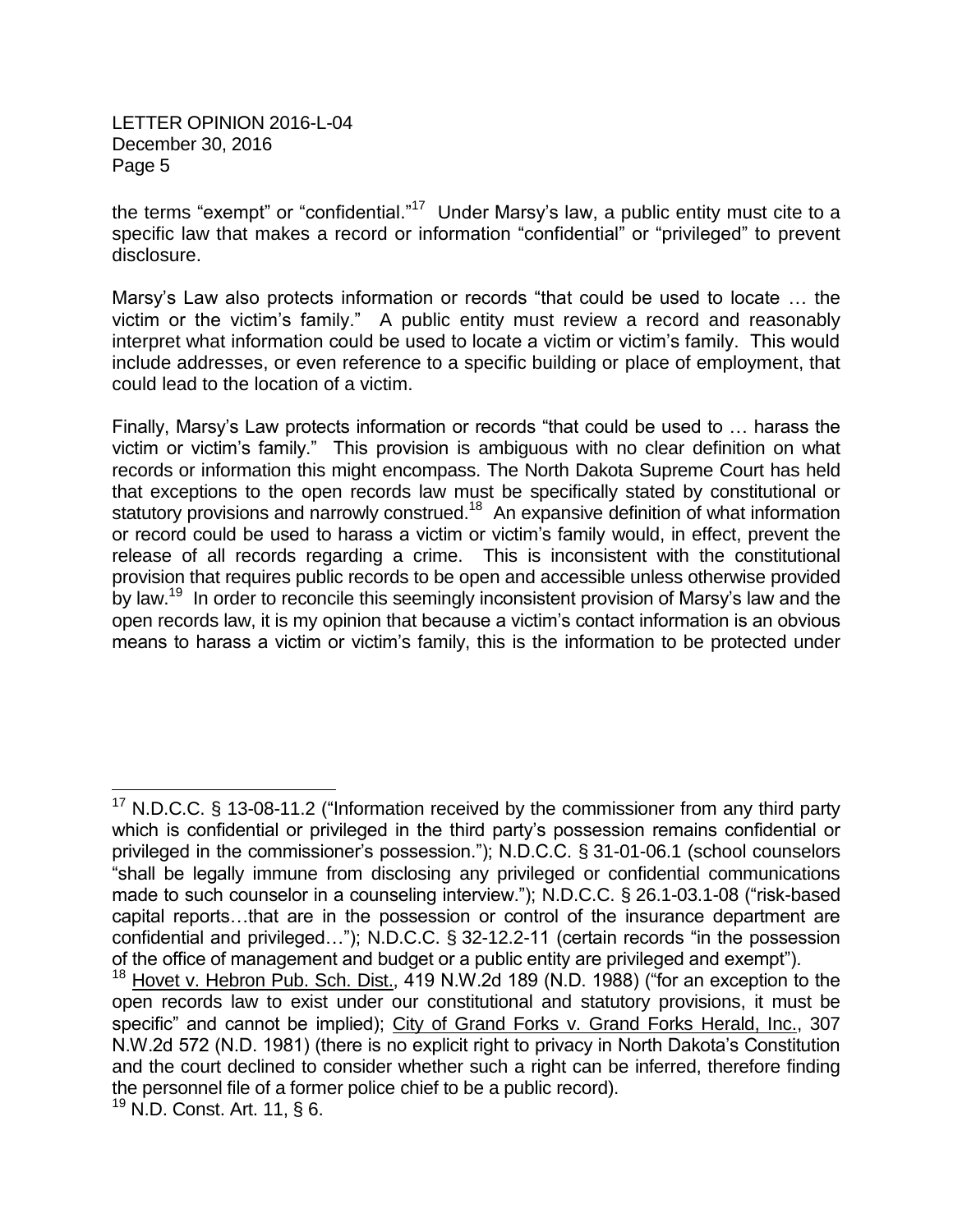this provision.<sup>20</sup> Contact information includes cell phone numbers, home addresses, work addresses, personal telephone numbers, or email addresses.<sup>21</sup>

Keeping the above guidance in mind, I now turn to the specific questions asked in this opinion.

1. Can state and local public entities release motor vehicle crash reports to the public without violating Article I, Section 25?

Motor vehicle accident reports are generated pursuant to statute, which require a law enforcement officer to complete a report of an accident in a form provided by the director of the Department of Transportation.<sup>22</sup> The first page of the report contains identifying information of operators and owners of the vehicles in the accident and the second page includes an area for law enforcement officers to draw a diagram of the accident and provide a narrative. $^{23}$  The narrative may include the law enforcement officer's opinion as to fault or responsibility for the accident. Under N.D.C.C. § 39-08-13:

- 4. The reports required to be forwarded by law enforcement officers and the information contained in the reports is not privileged or confidential. If, however, the investigating officer expresses an opinion as to fault or responsibility for the accident, the opinion is confidential and not open to public inspection, except as provided in subsection 5. In addition, the following information contained in the report is an exempt record as defined in section 44-04-17.1 unless the requester is a party to the accident, a party's legal representative, the insurer of any party to the accident, the agent of that insurer, or the legal representative or insurer of an individual involved in defending or investigating a prior or subsequent claim or accident involving a party to the accident:
	- a. Driver identification number of a party in the report;
	- b. Telephone number of a party in the report;
	- c. Insurance company name and policy number of a party in the report; and

 $^{20}$ This is consistent with the protections afforded under N.D.C.C. ch. 12.1-34, Fair Treatment of Victims and Witnesses, specifically N.D.C.C. § 12.1-34-03(4).

<sup>&</sup>lt;sup>21</sup> No doubt, many additional questions will arise regarding the protections of Marsy's Law. It is impossible to resolve every potential issue in this opinion. Such instances will need to be addressed by the Legislature, the courts, and this office on a case by case basis.

<sup>22</sup> N.D.C.C. §§ 39-08-10 and 39-08-13.

<sup>23</sup> N.D.A.G. 2013-L-01.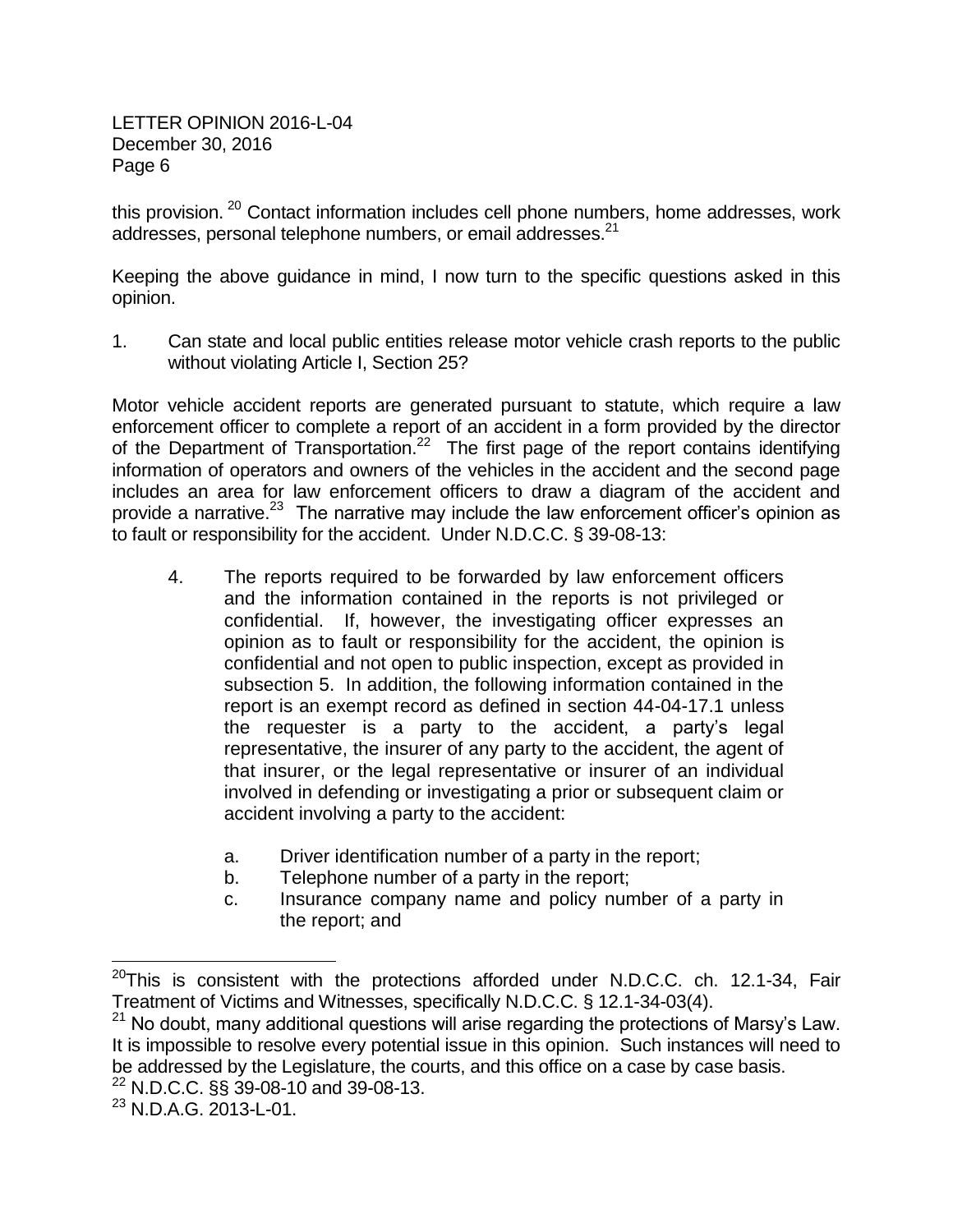- d. Day and month of birth of a party in the report.
- 5. Upon affirmation by a party to the accident, a party's legal representative, or the insurer of any party to the accident that the investigating officer's opinion is material to a determination of liability and upon payment of a fee of five dollars, the director or investigating agency shall release a completed copy of the investigating officer's opinion to the entity requesting the information. …

There are already statutory limitations on the release of accident reports as outlined in N.D.C.C.  $\S$  39-08-13(4). For example, the officer's opinion is confidential<sup>24</sup> and certain information is exempt<sup>25</sup> except for a party to the accident or the party's legal representative or insurer.<sup>26</sup> Accident reports are released to the parties listed in N.D.C.C. § 39-08-13(4) and (5) for the purpose of having liability claims resolved in a timely manner. In addition, N.D.C.C. § 39-08-06 requires drivers who are involved in an accident to exchange names, addresses, and insurance information.

Under Marsy's Law, if the accident report involves a victim to a crime and the victim has asserted his or her rights, there would also be protections before releasing contact and location information to the general public, as previously discussed in this opinion. However, Marsy's Law does not prevent the release and exchange of contact information specifically required by the above statutes. The release of the accident report and the exchange of information at the scene of an accident are for the benefit of the victim and aid in resolving liability claims, and cannot reasonably be construed as a means to harass a victim. This interpretation is consistent with the provision in Marsy's Law that states "[t]he granting of these rights to victims shall not be construed to deny or disparage other rights possessed by victims."<sup>27</sup>

Therefore, it is my opinion that accident reports may still be released pursuant to N.D.C.C. § 39-08-13 and information may still be exchanged as required by N.D.C.C.

 $^{24}$  N.D.C.C. § 39-08-13(5) provides which individuals or entities can receive a copy of the officer's opinion in the accident report. If the government agency receives affirmation that a requesting party is one of the enumerated individuals or entities in this subsection, they would still be able to obtain the officer's opinion because it would not be considered "confidential or privileged" to these individuals.

 $25$  N.D.C.C. § 44-04-17.1(5) (defining "exempt record" to mean "all or part of a record...that is neither required by law to be open to the public, nor is confidential, but may be open in the discretion of the public entity").

 $26$  N.D.C.C. § 39-08-13(4).

 $^{27}$  N.D. Const. art. I, § 25(3).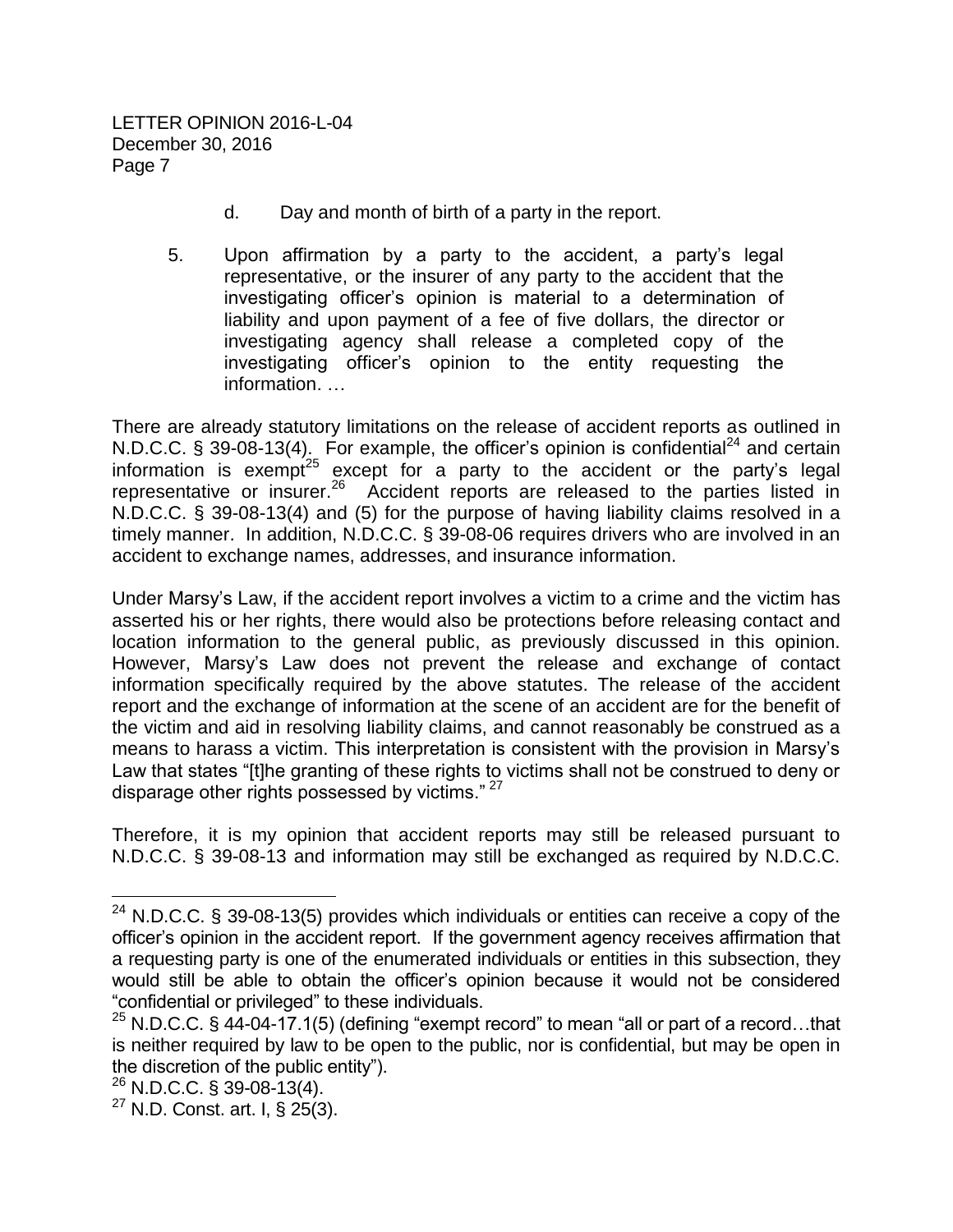$\overline{a}$ 

§ 39-08-06, but for records released to the general public, location and contact information may be protected if the victim invokes Marsy's Law.

2. Can state and local public entities include street addresses where crimes have occurred and the names of victims in crime report logs or law enforcement radio traffic without violating Article I, Section 25?

An address stated in real time over the radio frequency used by law enforcement is given in order to direct the law enforcement officer to a potential incident. The real time communication between law enforcement officers is essential to carry out the mission and duties of law enforcement. At the time of the statement over the radio, no crime has been established, no victim has been identified, and the rights under Marsy's Law have not been asserted. Marsy's Law would therefore not prohibit such radio traffic by law enforcement.<sup>28</sup>

If, however, afterwards, the victim has affirmatively invoked his or her rights under Marsy's Law, the public entities must take into account the protections afforded under Marsy's Law before responding to a records request or disclosing the information. If the street address where a crime occurred is the address of a victim or victim's family, and victim has asserted his or her rights under Marsy's Law, the public entity should not reveal the address.<sup>29</sup>

In addition to addresses, you also ask whether the names of a victim can be released without violating Marsy's Law. Currently, there are limited exceptions that would protect the names of crime victims under the open records law. For example, the identity of victims of domestic violence, sexual offenses, sexual performance of a child, or human trafficking are protected under N.D.C.C. § 44-04-18.20. Child victim's names and identifying information are protected pursuant to N.D.C.C.  $\frac{6}{5}$  12.1-35-03.<sup>30</sup> If one of these statutes apply, the public entity can protect the names of crime victims. Otherwise, Marsy's Law does not specifically prevent the disclosure of an adult victim's name. As previously explained in this opinion, Marsy's Law must be reconciled with the constitutional provision that requires open records. Marsy's Law cannot be read so broadly that it unreasonably restricts North Dakota's Constitutional provision that requires open

 $28$  To interpret otherwise would compromise public safety. Marsy's Law also recognizes that the rights granted "to victims shall not be construed to deny or disparage other rights possessed by the victims." Law enforcement and first responders must be able to communicate freely in order to protect victims and the public.

 $29$  Although a specific address of a victim is protected, this does not prevent law enforcement from releasing general location information about criminal activity for purposes of public safety.

 $30$  This exception does not apply to child victims of traffic accidents or child victims of a fire.